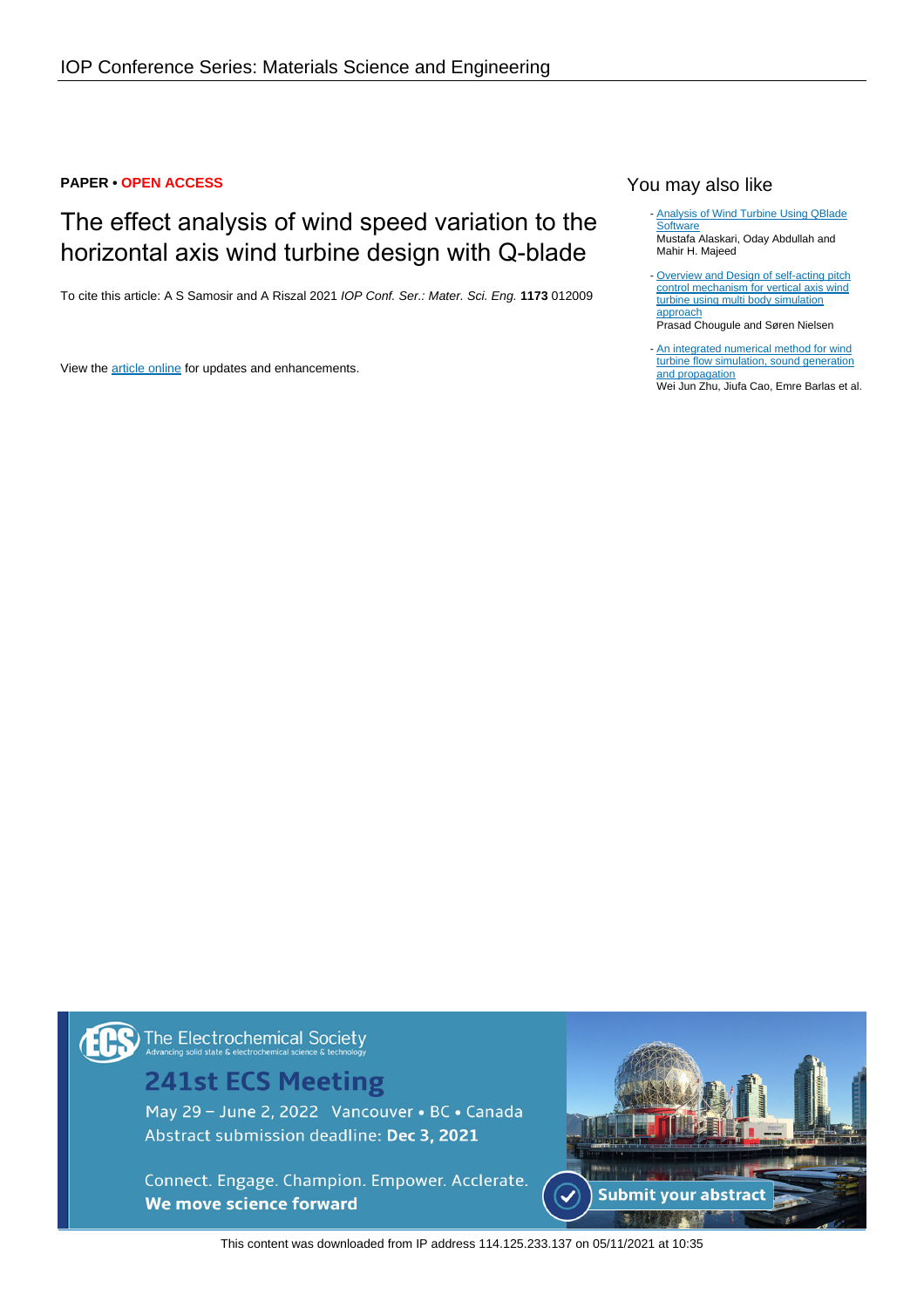## **The effect analysis of wind speed variation to the horizontal axis wind turbine design with Q-blade**

### **A S Samosir1,\* , and A Riszal<sup>2</sup>**

<sup>1</sup> Department of Electrical Engineering, Universitas Lampung, Jalan Prof. Soemantri Brojonegoro No.1. Bandar Lampung 35145, Indonesia.

<sup>2</sup> Department of Mechanical Engineering, Universitas Lampung, Jalan Prof. Soemantri Brojonegoro No.1. Bandar Lampung 35145, Indonesia.

\*Email: saudi.ahmad@gmail.com

**Abstract**. Wind energy is renewable energy that environmentally friendly. One of the utilizations of wind energy is conversing the wind turbine. The wind turbine is an energy conversion device to convert wind energy into mechanical energy and convert it into electricity through the generator. The size of the power produced by wind turbine depends on the wind speed and the type of turbine that is used. In this research, the researchers design the wind turbine with wind speed variations. The purpose of the designing and the analysing the wind speed is to design a low wind turbine using number of blade 5 model. The objective of this study was to design a wind turbine with variations in wind speed of 2 m/s, 3 m/s, 4 m/s, 5 m/s and 6 m/s using number of blade 5 model wind turbine horizontal axis, rotor diameter of 1.4 m and this rotor used NACA 4412 air foil type. The method that is used in this study is Blade Element Momentum (BEM) and Q-Blade software for designing the simulation. The results of this study, the researchers found there is an increase in power as the wind speed increases.

**Keywords:** wind turbine, Q-blade software, Blade Element Momentum (BEM)

#### **1. Introduction**

Energy consumption using fossil energy sources is increasing every year in the world. Therefore, the environment pollution is huge due to the used of fossil energy. On the other hand, the renewable energy is quite potential in Indonesia. The use of renewable energy has an important role in reducing the use of fossil energy and it may help Indonesia to avoid energy crisis. One of the most potentials in Indonesia is wind energy. Renewable energy in Indonesia can be maximumly utilized for energy needs to support sustainable development and human needs in the energy sector [1]. The Utilization of wind energy conversion can be used by using a horizontal axis wind turbine. Unfortunately, in real conditions not all regions in Indonesia have the ideal wind potential. In this planning, a wind turbine design with low wind potential will be made, therefore, the design uses a number of blades of 5 to increase the output power. The researcher may also vary several speeds in order to predict the output power according to the real wind speed.

Content from this work may be used under the terms of theCreative Commons Attribution 3.0 licence. Any further distribution of this work must maintain attribution to the author(s) and the title of the work, journal citation and DOI. Published under licence by IOP Publishing Ltd 1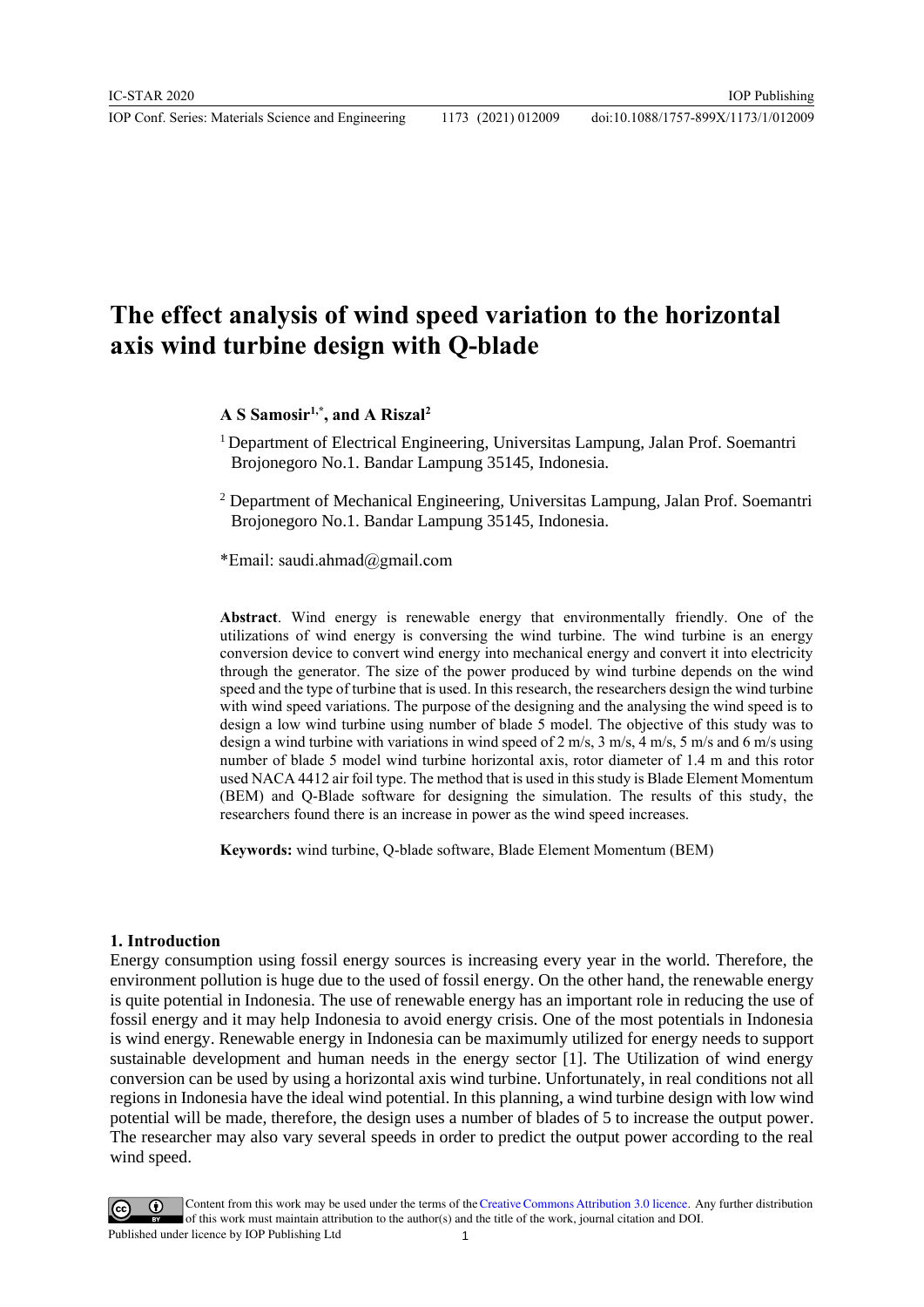| IC-STAR 2020                                        |                    | <b>IOP</b> Publishing               |
|-----------------------------------------------------|--------------------|-------------------------------------|
| IOP Conf. Series: Materials Science and Engineering | 1173 (2021) 012009 | doi:10.1088/1757-899X/1173/1/012009 |

This research is using Q-blade software. Numerical analysis research with Q-blade software and using the BEM method, airfoil DU86-084, E387, SD2030 and SG6041, were selected for the design of wind turbine rotor blades with airfoil type E387 in the tip speed ratio (TSR) design with the highest power coefficient [2]. BEM theory is used to design and analyse the 300 watt wind turbine with design procedures codified in MATLAB to simplify routine. Airfoil used by air foil SG6040 and SG6041 was selected as hub and tip airfoil assumption a wind speed of 5m/s. The analysis showed a maximum annual energy production (AEP) of 538 kWh and a maximum torque of 15 Nm [3]. The design of a three-blade wind turbine using the 4418-airfoil type using Q-blade software using the BEM method, as a stage in the future. More aspects are also needed to be considered such as CFD analysis and stress analysis of the material. The performance analysis shows that the design of wind turbine blades can obtain a relatively high-power coefficient of 0.45 [4]. In this research, four airfoils NACA 4412, SG6043, SD7062 and S833 have been selected and investigated in Q-Blade. The results showed that the CP power coefficient of NACA 4412 on the tip speed ratio was superior to the other three airfoil [5].

### **2. Methods**

This research was using HAWT (Horizontal Axis Wind Turbine) model with blade 5 number. The blade design uses Airfoil NACA 4412 with a rotor diameter of 1.4 m. The researcher was varying the wind speed 2-6 m/s and variations of Rpm 50, 100, 150, 200, 250 and 300 using Q-blade software and the BEM (Blade Element Momentum) method. BEM is used to predict wind turbine blades to increase performance with principle of calculating the aerodynamic force on the blade element.

### **2.1 Blade Element Momentum Method**

Blade Element Theory has two methods. First, this theory uses momentum theory or disk actuator theory with a mathematical model. Second, Blade Element Theory is used to calculate the aerodynamics of the blade. The theoretical blade element is frequently used to calculate the blade elements on each airfoil [6]. This equation can be iterated as a solver. Iteration uses two variables, named axial and radial in BEM Theory. Then the variables can be defined as follows [7].

$$
\alpha = \frac{1}{\frac{4FS\ln^2 \varphi}{(\sigma C_N)} + 1} \tag{1}
$$

$$
\alpha' = \frac{1}{\frac{4F\sin\varphi\cos\varphi}{(\sigma\,C_T)} - 1} \tag{2}
$$

where is,  $\varphi$  is inflow angel, C<sub>T</sub> and C<sub>N</sub> is tangential and normal force coefficient and  $\sigma$  is solidity [8]. It can be expressed as:

$$
\alpha = \frac{c}{2\pi r} \tag{3}
$$

*c* is the chord length, *B* is the number of blades, and *r* is the disk radius. The tangential  $C_T$  and  $C_N$  is force coefficient in the wind turbine:

$$
C_T = C_L \sin \varphi - C_D \cos \varphi \tag{4}
$$

$$
C_N = C_L \cos \varphi + C_D \sin \varphi \tag{5}
$$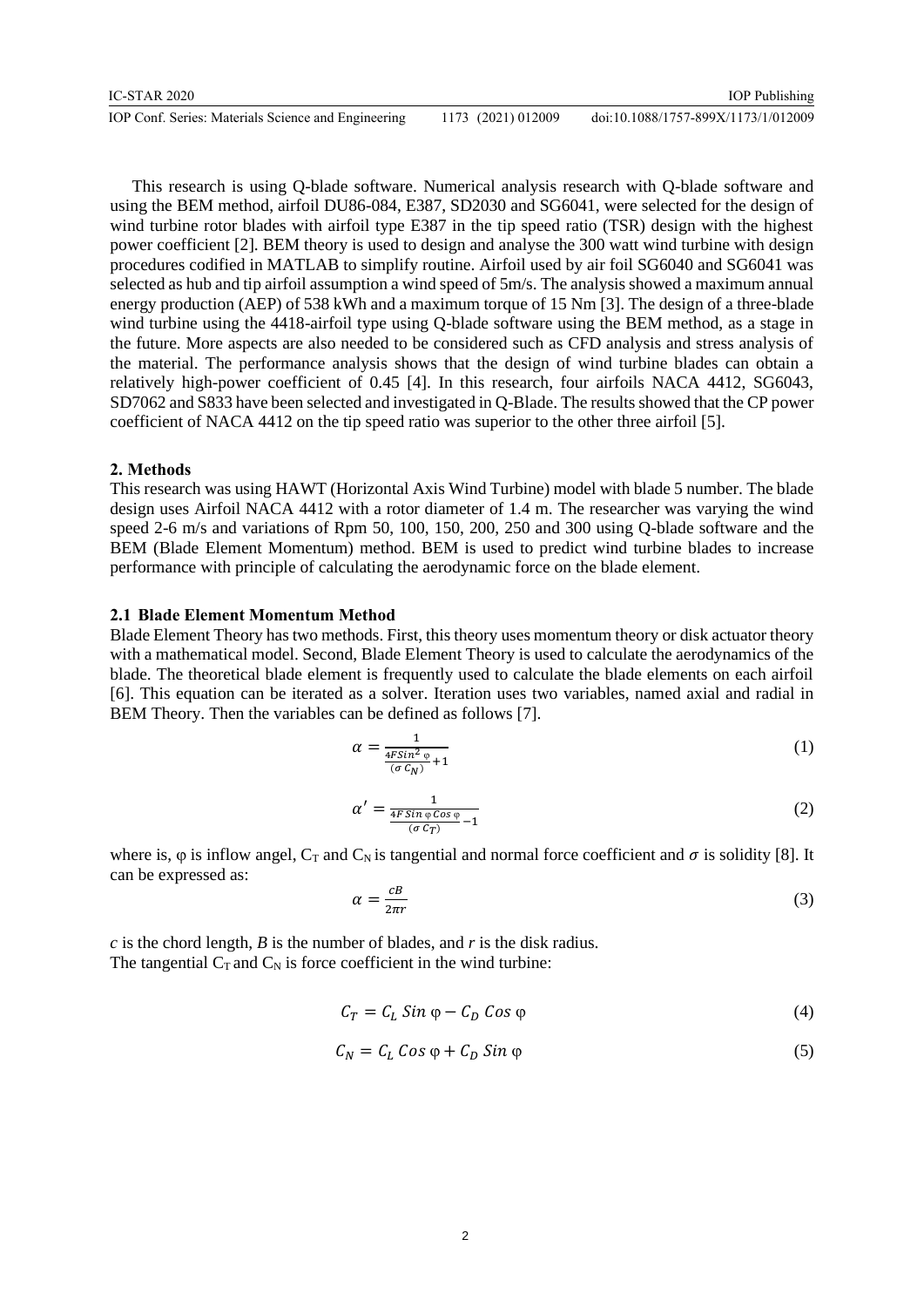### **2.2 Q-blade Airfoil**

The representation of Q-blade Airfoil and rotor blade design is presented on Fig. 1 dan Fig. 2 below.



**Figure 1.** Airfoil pressure profile NACA 4412.



**Figure 2.** Rotor blade design.

#### **3. Results and Discussions**

This research discussed about the analysis of wind turbine design with five blades. This research will be carried out by varying the wind speed of the TSR (Tip Speed Ratio) to determine the wind turbine output power. In this study also carried out variations in the RPM of wind speed.

In figure 3, it shows the relationship between wind speed of 2 m/s to 6 m/s with Tip Speed Ratio, it can be seeing the maximum TSR value is at the TSR value of 7 and the maximum wind speed of 6 m/s is due to the determinants of TSR such as wind speed and rotation on the rotor, so that with the increasing turbine rotation then the resulting TSR will increase like the Figure 3.Based on all wind speed tests, the maximum TSR value at a maximum speed of 6 m/s with five blades is as big as at TSR 7 with an output power value of 250 Watt while for the lowest value at a wind speed of 2 m/s is generated, namely TSR 7 with a value of 10 Watt. Therefore, it can be seen that the variation in wind speed greatly affects the TSR value generated by the turbine.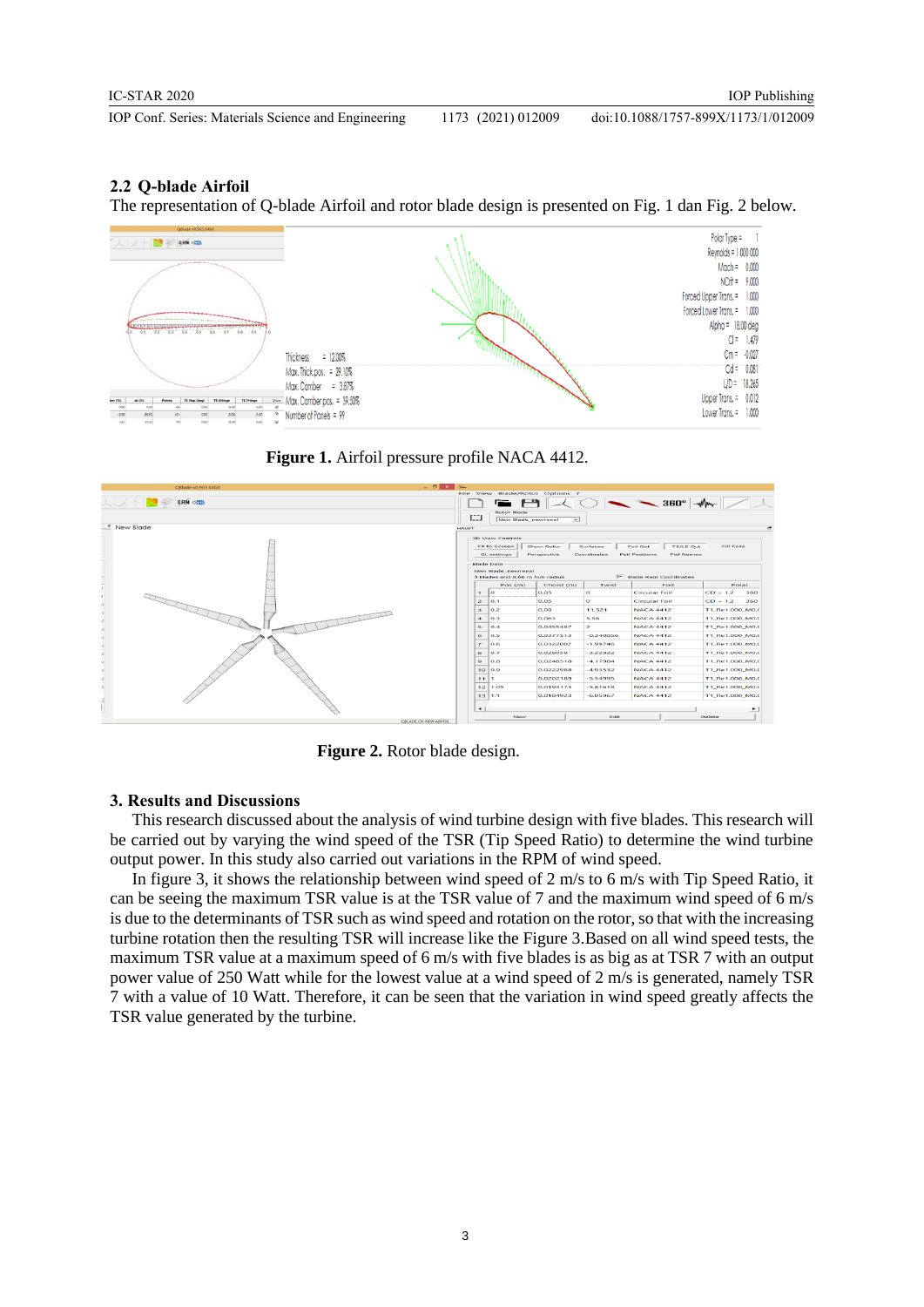doi:10.1088/1757-899X/1173/1/012009



**Figure 3**. Effect of wind speed variations on TSR.

Figure 4 shows the effect of TSR on Power Coefficient (Cp) at a wind speed of 6 m/s. It can be seen that the overall value of the maximum power coefficient on TSR 7 is 0.45. for TSR 1 to TSR 6 indicates an increase in CP.



**Figure 4.** Effect of wind speed 6 m/s on TSR.

However, at TSR 8 to TSR 12 there is a decrease, this is because at low TSR the flow angle through the blade is in accordance with the conditions of the turbine design being made, while at high TSR, the flow angle through the blade is quite large and when the flow passes through the blade, flow spacing occurs. which causes the rotor to experience a decrease in lift force and an increase in drag force. A decrease in lift and an increase in drag forces the torque in the rotor to decrease so that the output power decreases.

Further evaluation is to examine the variation of wind speed toward variation of rotational speed which presented on Fig. 5.